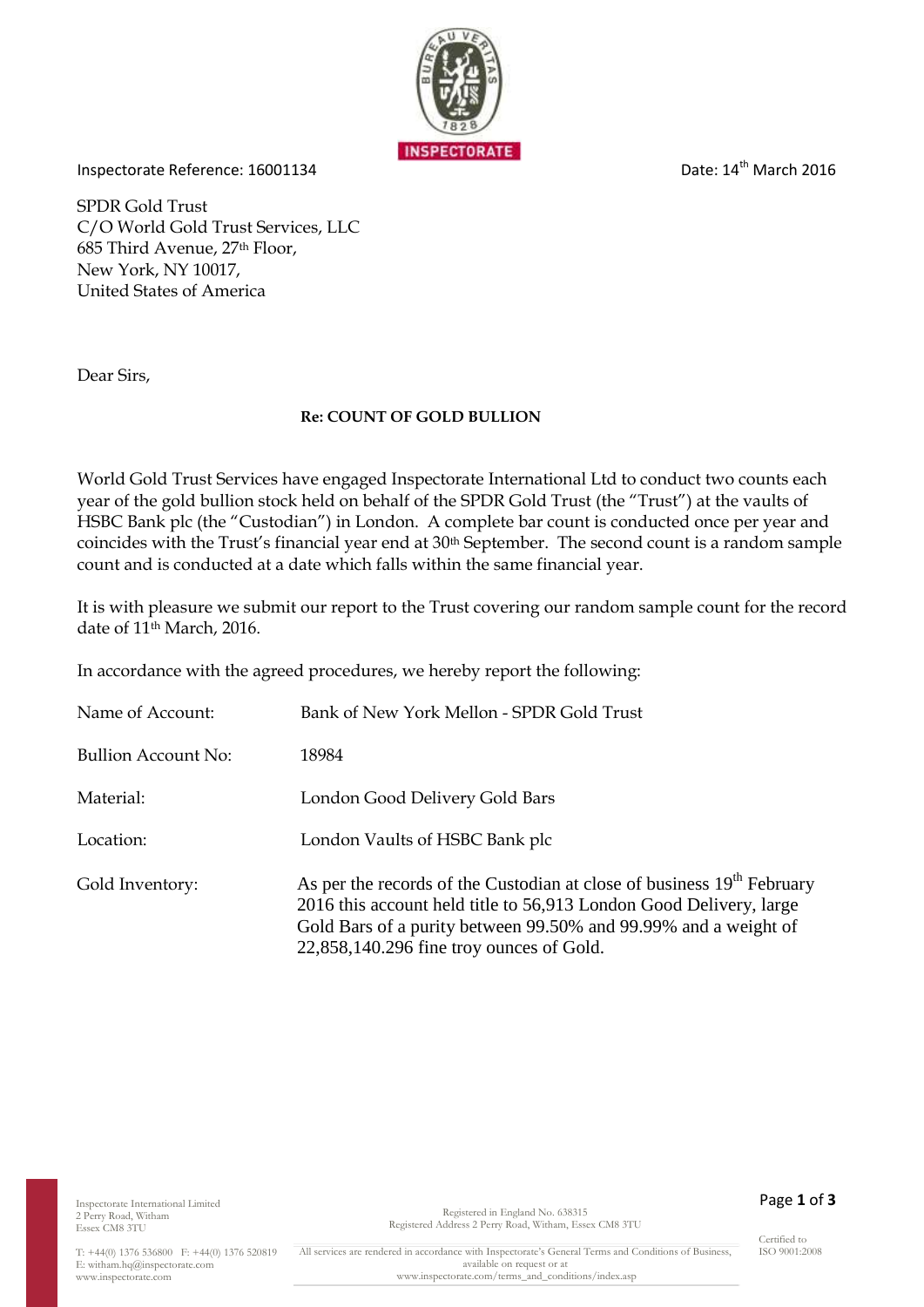

Inspectorate Reference: 16001134 Date: 14<sup>th</sup> March 2016

Description of Activity: We performed a statistically random count of 16,493 bars of gold, based upon the gold inventory as at  $19<sup>th</sup>$  February, 2016, between  $29<sup>th</sup>$ February, 2016 and 11<sup>th</sup> March, 2016 at the Custodian's premises and performed certain procedures including but not limited to the following:

- The gold inventory records of Bank of New York Mellon (the "Trustee") were reconciled to the records of the Custodian.
- Each individual gold bar in the gold count was agreed to the records of the Custodian as being held in the name of the above mentioned account. The bar number, refiner code and purity of each bar were checked against the records of the Custodian.
- A statistically random sample of the gold bars counted were weighed and the weight checked against the Custodian's records.
- The records of the Trustee at  $19<sup>th</sup>$  February, 2016 were reconciled to the records of the Custodian at  $19<sup>th</sup>$  February 2016 being the last day of the gold count.

Anomalies One bar from batch 25186 was identified as having the incorrect bar number recorded. Bar AA17176 has been amended by HSBC to AA17166.

For and on behalf of

## INSPECTORATE INTERNATIONAL LIMITED

Pans Messon

Paul Alston